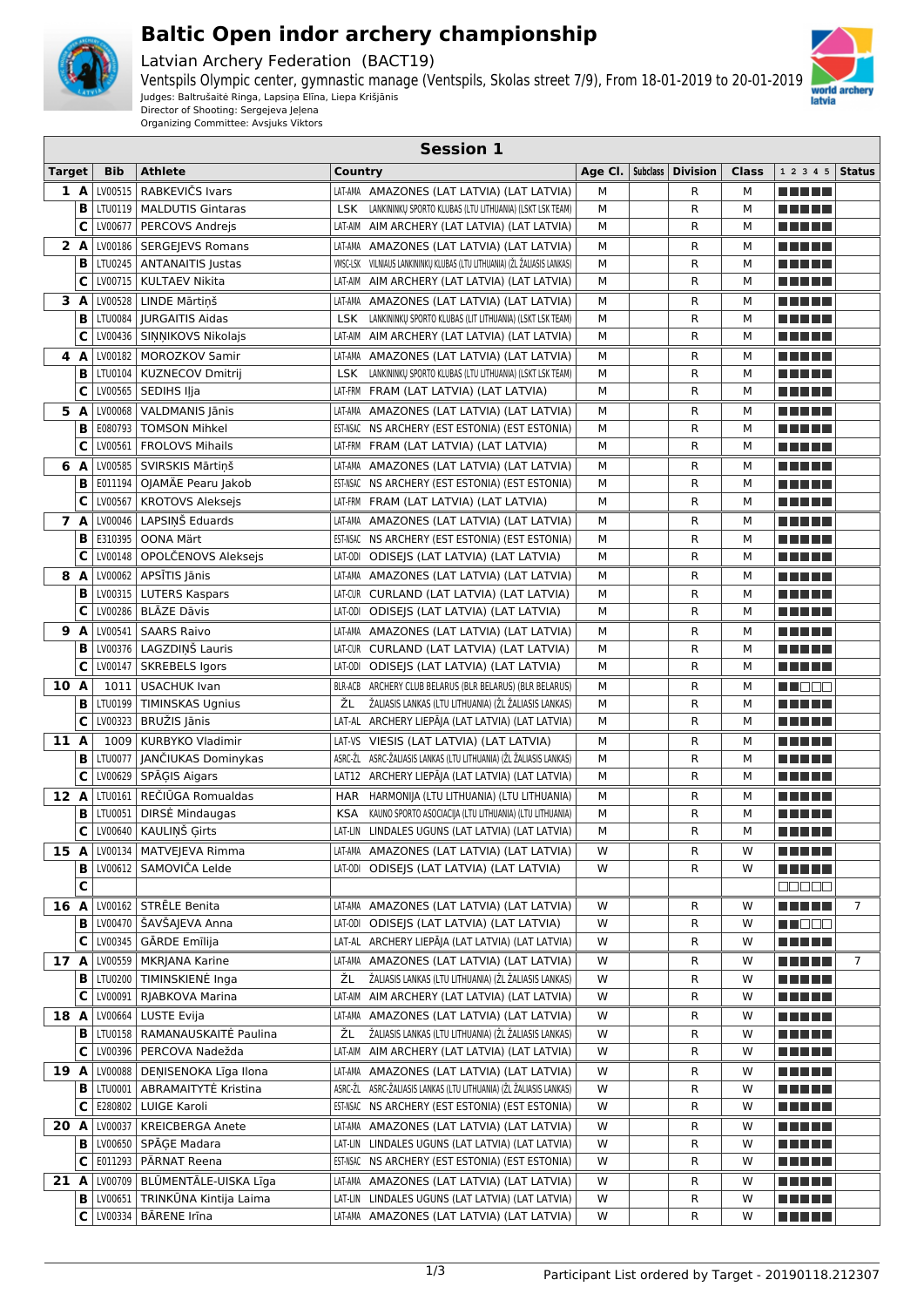

## **Baltic Open indor archery championship**

Latvian Archery Federation (BACT19)

Ventspils Olympic center, gymnastic manage (Ventspils, Skolas street 7/9), From 18-01-2019 to 20-01-2019 Judges: Baltrušaitė Ringa, Lapsiņa Elīna, Liepa Krišjānis Director of Shooting: Sergejeva Jeļena



Organizing Committee: Avsjuks Viktors

|               | <b>Session 2</b> |            |                                                           |            |                                                                             |           |          |                 |        |                                                  |                |
|---------------|------------------|------------|-----------------------------------------------------------|------------|-----------------------------------------------------------------------------|-----------|----------|-----------------|--------|--------------------------------------------------|----------------|
| <b>Target</b> |                  | <b>Bib</b> | <b>Athlete</b>                                            | Country    |                                                                             | Age Cl.   | Subclass | <b>Division</b> | Class  | $12345$ Status                                   |                |
| 1 A           |                  | LTU0224    | ŠAUMANĖ Greta                                             |            | ULK UTENOS LANKININKŲ KLUBAS (LTU LITHUANIA)                                | W         |          | C               | W      | <u> El Bertin</u>                                |                |
|               | B                |            | LV00463   GRINVALDE Janeta                                |            | LAT-0DI ODISEJS (LAT LATVIA)                                                | W         |          | C               | W      | <u> El Bertin</u>                                |                |
|               | C                | E160697    | HÕIM Emily                                                |            | EST-TVK2 TARTU VK / TARTU VALLA SK (EST ESTONIA)                            | W         |          | C               | W      | a da da                                          |                |
| 2 A           |                  |            | LTU0270 APACENKAITĖ Greta                                 |            | ULK UTENOS LANKININKŲ KLUBAS (LTU LITHUANIA)                                | W         |          | C               | W      | n na mat                                         |                |
|               | B                | LV00527    | KARĒLE Aleksandra                                         |            | LAT-0DI ODISEJS (LAT LATVIA)                                                | W         |          | C               | W      | n na m                                           |                |
|               | С                |            |                                                           |            |                                                                             |           |          |                 |        | 88888                                            |                |
| 3 A           |                  |            | E070767   MARANDI Mart                                    |            | EST-BHSC BALTIC HUNTER (EST ESTONIA)                                        | M         |          | C               | М      | n din se                                         |                |
|               | в                |            | LV00487   ŠAVŠAJEVS Timurs                                |            | LAT-0DI ODISEJS (LAT LATVIA)                                                | М         |          | C               | М      | M DEC                                            |                |
|               | C                |            | LTU0090 KARPAVIČIUS Žydrūnas                              |            | KSA KAUNO SPORTO ASOCIACIJA (LTU LITHUANIA)                                 | М         |          | C               | М      | a da da                                          |                |
| 4 A           |                  |            | E130776 VÕHUMÕÕK Indrek                                   |            | EST-BHSC BALTIC HUNTER (EST ESTONIA)                                        | М         |          | C               | м      | n na m                                           |                |
|               | B                |            | LV00450   TITOVS Aleksandrs                               |            | LAT-0DI ODISEJS (LAT LATVIA)                                                | M         |          | C               | М      | <u> El Bertin</u>                                |                |
|               | с                |            | LTU0177   ŠIGAUSKAS Vladas                                |            | KSA KAUNO SPORTO ASOCIACIJA (LTU LITHUANIA)                                 | М         |          | C               | М      | <u> Literatur</u>                                |                |
| 5 A           |                  |            | E171083   RESSAR Evert                                    |            | EST-BHSC BALTIC HUNTER (EST ESTONIA)                                        | М         |          | C               | м      | <u> El Bertolo</u>                               |                |
|               | в                |            | LV00142   MELEŠKEVIČS Sergejs                             |            | LAT-0DI ODISEJS (LAT LATVIA)                                                | M<br>M    |          | C<br>C          | М<br>M | <u> Literatur in s</u>                           |                |
|               | C                |            | LTU0154   PRAPUOLENIS Arvydas                             |            | KSA KAUNO SPORTO ASOCIACIJA (LTU LITHUANIA)                                 |           |          |                 |        | <u> El Bertin</u>                                |                |
| 6 A           | в                |            | E050264   KOOKLA Jaan                                     |            | EST-BHSC BALTIC HUNTER (EST ESTONIA)                                        | М         |          | C<br>C          | м      | <u> Literatur in s</u>                           |                |
|               | с                |            | LV00525   VAGANOVS Roberts<br>LTU0225   SAUMANAS Algirdas |            | LAT-AMA AMAZONES (LAT LATVIA)                                               | M<br>M    |          | C               | M<br>М | <u> Literatur in s</u><br><u> Literatur in s</u> |                |
| 7 A           |                  |            |                                                           |            | ULK UTENOS LANKININKŲ KLUBAS (LIT LITHUANIA)                                |           |          |                 |        |                                                  |                |
|               | в                |            | E160878   PRUULI Aivar<br>LV00161   JAKUBANECS Jānis      |            | EST-TVK TARTU VIBUKLUBI (EST ESTONIA)<br>LAT-AMA AMAZONES (LAT LATVIA)      | М<br>М    |          | C<br>C          | м<br>M | n di Titolo<br><u> El Bertin</u>                 |                |
|               | с                |            | LV00405   ŠKAPARS Juris                                   |            | LAT-KŠ KEKAVAS ŠAUTRA (LAT LATVIA)                                          | M         |          | C               | М      | M NO O O                                         |                |
| 8 A           |                  |            |                                                           |            |                                                                             |           |          |                 |        |                                                  |                |
|               | В                |            | LV00131   JONASTS Gints                                   |            | LAT-LPK AMAZONES / LPK (LAT LATVIA)                                         | М         |          | C               | М      | ooooo<br><u> El Bertolo</u>                      |                |
|               | с                |            | LV00578 STRAZDIŅŠ Toms                                    |            | LAT-KŠ KEKAVAS ŠAUTRA (LAT LATVIA)                                          | M         |          | C               | М      | M DE S                                           |                |
| 9 A           |                  |            | LV00001   KUZNECOVS Andris                                |            | LAT-SAV SAVAGE ARCHER (LAT LATVIA)                                          | М         |          | C               | М      | <u> La Barta</u>                                 |                |
|               | B                |            | 1005   DOROSH Pavel                                       |            | BLR-ACB ARCHERY CLUB BELARUS (BLR BELARUS)                                  | M         |          | C               | М      | N NO DE L                                        |                |
|               | C                |            | LV00426   AIGARS Jānis                                    |            | LAT-AL ARCHERY LIEPĀJA (LAT LATVIA)                                         | M         |          | C               | М      | M NO O O                                         |                |
| 10 A          |                  |            | LV00443   ŠILOVS Edgars                                   |            | LAT-AIM AIM ARCHERY (LAT LATVIA)                                            | М         |          | C               | м      | <u> El Bertin</u>                                |                |
|               | B                |            | 1006   HOVIADOVSKYI Roman                                 | UKR-DINAMO | DINAMO (UKR UKRAINE)                                                        | M         |          | C               | M      |                                                  |                |
|               | C                |            | 2010   KORHONEN Markus                                    |            | ASC ASCELLA (FIN FINLAND)                                                   | M         |          | C               | M      | <u> El Bertolo</u>                               | $\overline{7}$ |
| 11 A          |                  |            | LV00089   PAVLOVA Mairita                                 |            | LAT-AMA AMAZONES (LAT LATVIA)                                               | W         |          | L               | W      | M DO O                                           |                |
|               | в                |            | LTU0070   GRIGIENĖ Aida                                   |            | STR STRĖLĖ (LTU LITHUANIA)                                                  | W         |          | L               | W      | M M M M M                                        |                |
|               | C                | 1007       | KALEVICH Ekaterina                                        |            | BLR-ACB ARCHERY CLUB BELARUS (BLR BELARUS)                                  | ОC        |          | B               | ОC     | <b>MODOO</b>                                     |                |
| 12 A          |                  |            | LV00606   LIGNICKIS Arnis                                 |            | LAT-SAV SAVAGE ARCHER (LAT LATVIA)                                          | М         |          | L               | М      | <u> El Bertin</u>                                |                |
|               | в                |            | LV00508   DREIMANIS Edgars                                |            | LAT-SAV SAVAGE ARCHER (LAT LATVIA)                                          | M         |          | L               | М      | n di Titolo                                      |                |
|               | $\mathbf c$      |            | 1001   LEUSHUNOU Anton                                    |            | BLR-ACB ARCHERY CLUB BELARUS (BLR BELARUS)                                  | <b>OC</b> |          | B               | ОC     | $\blacksquare$ $\blacksquare$                    |                |
|               |                  |            | 13 A LV00003   ŠVEICIS Andis                              |            | LAT-SAV SAVAGE ARCHER (LAT LATVIA)                                          | М         |          | L               | М      | <u> El El El </u>                                |                |
|               | В                |            | LTU0136   NAUMAVIČIUS Vitalijus                           |            | STR STRĖLĖ (LTU LITHUANIA)                                                  | м         |          | L               | М      | <u> Literatur</u>                                |                |
|               | C                |            | 1008   ROMANOVICH Aleksey                                 |            | BLR-ACB ARCHERY CLUB BELARUS (BLR BELARUS)                                  | М         |          | Г               | М      | ME NE NE                                         | $\overline{7}$ |
|               |                  |            | 14 A LV00009 NOVADS Kristaps                              |            | LAT-SAV SAVAGE ARCHER (LAT LATVIA)                                          | М         |          | L               | М      | <u> La Barta</u>                                 |                |
|               | в                |            | LTU0173   SEKORSKAS Egidijus                              |            | STR STRĖLĖ (LTU LITHUANIA)                                                  | М         |          | L               | М      | N N N N N                                        |                |
|               | С                |            |                                                           |            |                                                                             |           |          |                 |        | 88888                                            |                |
| 15 A          |                  |            | 1010   ANTANAITYTĖ - GARŠKI Jolita                        |            | LSK LANKININKU SPORTO KLUBAS (LTU LITHUANIA) (LTU LITHUANIA)                | W         |          | В               | w      | M NO BE                                          |                |
|               | в                |            | E201088   KALLE Sigrid                                    |            | EST-KSK KAJAMAA SK (EST ESTONIA) (EST ESTONIA)                              | W         |          | В               | w      | M NO BE                                          | 7              |
|               | с                |            | LV00698   ĀRENIECE Kristīne                               |            | LAT-TEB TEBRAS LOKI (LAT LATVIA) (LAT LATVIA)                               | W         |          | В               | w      | <u> Literatura de la p</u>                       |                |
| 16 A          |                  |            | LTU0120 VALČIUKĖ Margarita                                |            | LSK LANKININKŲ SPORTO KLUBAS (LTU LITHUANIA) (LTU LITHUANIA)                | W         |          | В               | w      | n din bir                                        |                |
|               | в                |            | LV00666   UKSTINA Estere                                  |            | LAT-CUR CURLAND (LAT LATVIA) (LAT LATVIA)                                   | W         |          | В               | w      | <u> Holland</u>                                  |                |
|               | С                |            |                                                           |            |                                                                             |           |          |                 |        | Maaaa                                            |                |
| 17 A          |                  |            | LTU0082   JUNEVIČIUS Mindaugas                            |            | LSK LANKININKŲ SPORTO KLUBAS (LTU LITHUANIA) (LSK LANKININKŲ SPORTO KLUBAS) | М         |          | В               | М      | N N N N N N                                      |                |
|               | в                |            | LV00737   BĒRZIŅŠ Raimonds                                |            | LAT-TEB TEBRAS LOKI (LAT LATVIA) (LAT LATVIA)                               | М         |          | В               | М      | <u> Literatur</u>                                |                |
|               | с                |            | LV00377   BURKEVICS Modris                                |            | LAT-CUR CURLAND (LAT LATVIA) (LAT LATVIA)                                   | М         |          | В               | М      | <u> Literatur</u>                                |                |
| 18 A          |                  |            | LTU0130   MOSIN Vladimir                                  |            | LSK LANKININKŲ SPORTO KLUBAS (LTU LITHUANIA) (LSK LANKININKŲ SPORTO KLUBAS) | М         |          | В               | М      | <u> El El El </u>                                |                |
|               | в                |            | LV00665   ĀRENIEKS Viesturs                               |            | LAT-TEB TEBRAS LOKI (LAT LATVIA) (LAT LATVIA)                               | М         |          | В               | М      | <u> Literatur</u>                                |                |
|               | С                |            | LV00678   POPOVS Pāvels                                   |            | LAT-CUR CURLAND (LAT LATVIA) (LAT LATVIA)                                   | М         |          | В               | М      | <u> Literatur</u>                                |                |
| 19 A          |                  | LTU0074    | GUREVIČIUS Arūnas                                         |            | LSK LANKININKŲ SPORTO KLUBAS (LTU LITHUANIA) (LSK LANKININKŲ SPORTO KLUBAS) | м         |          | В               | М      | <u> Literatura de la </u>                        |                |
|               | В                |            | LV00736   MEGNIS Jānis                                    |            | LAT-TEB TEBRAS LOKI (LAT LATVIA) (LAT LATVIA)                               | М         |          | В               | М      |                                                  |                |
|               | С                |            | 1002   SHKNAI Siarhei                                     |            | BLR-ACB ARCHERY CLUB BELARUS (BLR BELARUS) (BLR BELARUS)                    | М         |          | В               | М      | <u> Nijeli s pr</u>                              |                |